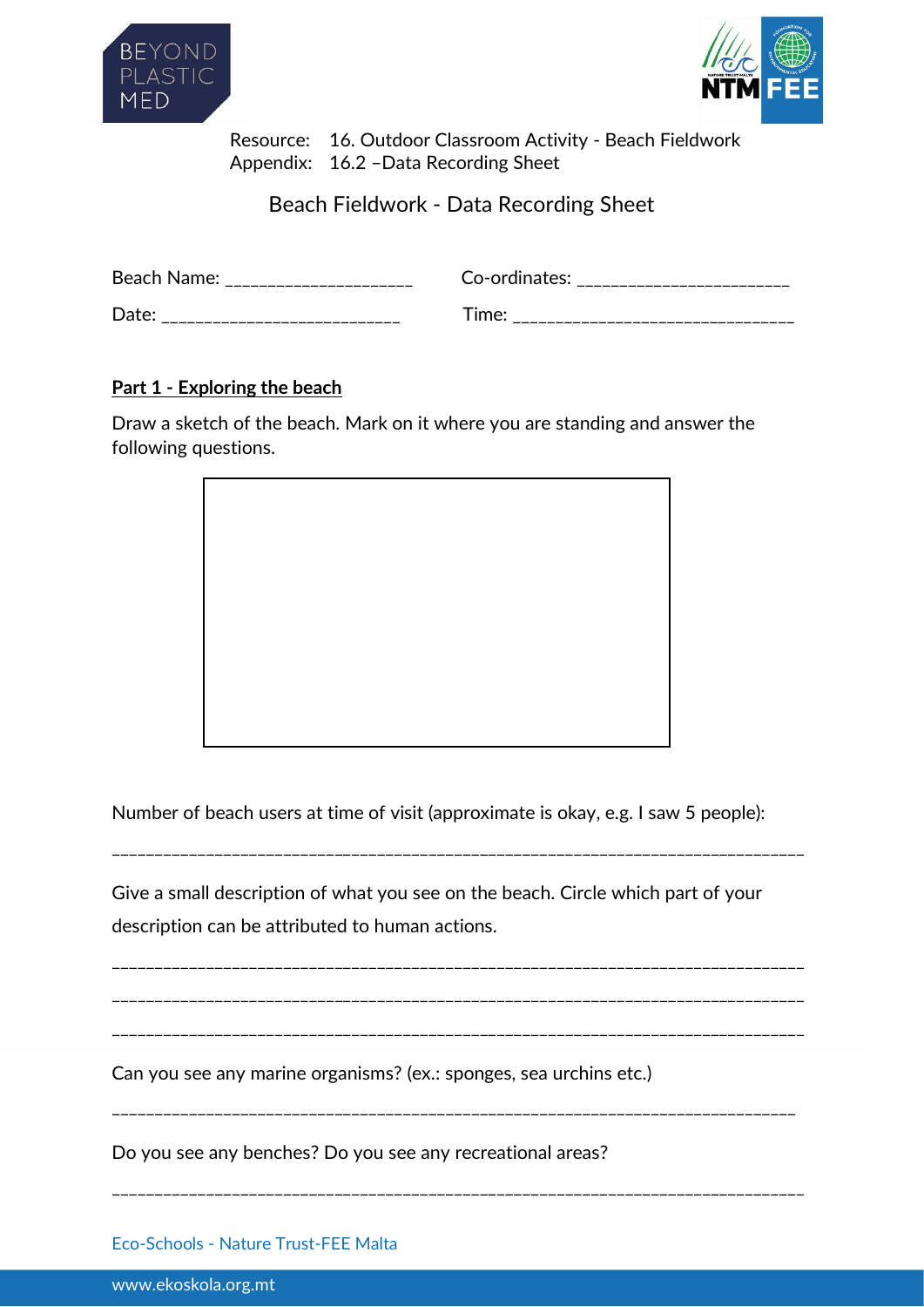



Are there any plants and trees?

Can you think of any characteristics that plants growing next to the sea must have?

\_\_\_\_\_\_\_\_\_\_\_\_\_\_\_\_\_\_\_\_\_\_\_\_\_\_\_\_\_\_\_\_\_\_\_\_\_\_\_\_\_\_\_\_\_\_\_\_\_\_\_\_\_\_\_\_\_\_\_\_\_\_\_\_\_\_\_\_\_\_\_\_\_\_\_\_\_\_\_\_\_

 $\mathcal{L}_\text{max}$ 

\_\_\_\_\_\_\_\_\_\_\_\_\_\_\_\_\_\_\_\_\_\_\_\_\_\_\_\_\_\_\_\_\_\_\_\_\_\_\_\_\_\_\_\_\_\_\_\_\_\_\_\_\_\_\_\_\_\_\_\_\_\_\_\_\_\_\_\_\_\_\_\_\_\_\_\_\_\_\_\_\_

**Part 2: Observing the Weather** 

a. How is the weather today? Circle the correct picture of the current weather.

| $\odot$ |                        | $\lambda$<br>Θ)<br>6) |
|---------|------------------------|-----------------------|
| Sunny   | <b>Sunny Intervals</b> | Windy                 |
|         |                        |                       |
| Cloudy  | Rainy                  | Thunderstorms         |

b. The light intensity is: Mark the most relevant for the day.

Mark  $\checkmark$  the most relevant for the day.

| <b>Light intensity</b> | <b>Meaning</b>                                |  |
|------------------------|-----------------------------------------------|--|
| Very bright            | <b>Full sunshine</b>                          |  |
| <b>Bright</b>          | Sun behind patchy cloud or overhead trees     |  |
| Dull                   | Sun obscured by full cloud or thick tree cove |  |
| Gloomy                 | Overcast sky, raining or dense tree cover     |  |

- c. Using a data logger complete the following sentences.
	- $\circ$  The temperature today is \_\_\_\_\_ °C
	- $\circ$  The humidity today is \_\_\_\_\_\_\_ %
	- $\circ$  The air pressure today is \_\_\_\_\_\_\_\_ mb
	- $\circ$  The UV today is \_\_\_\_\_\_\_\_\_\_
	- $\circ$  The wind direction is \_\_\_\_\_\_\_\_\_\_\_\_\_
	- o Today's wind speed is \_\_\_\_\_\_\_\_\_\_\_\_

Nature Trust-FEE Malta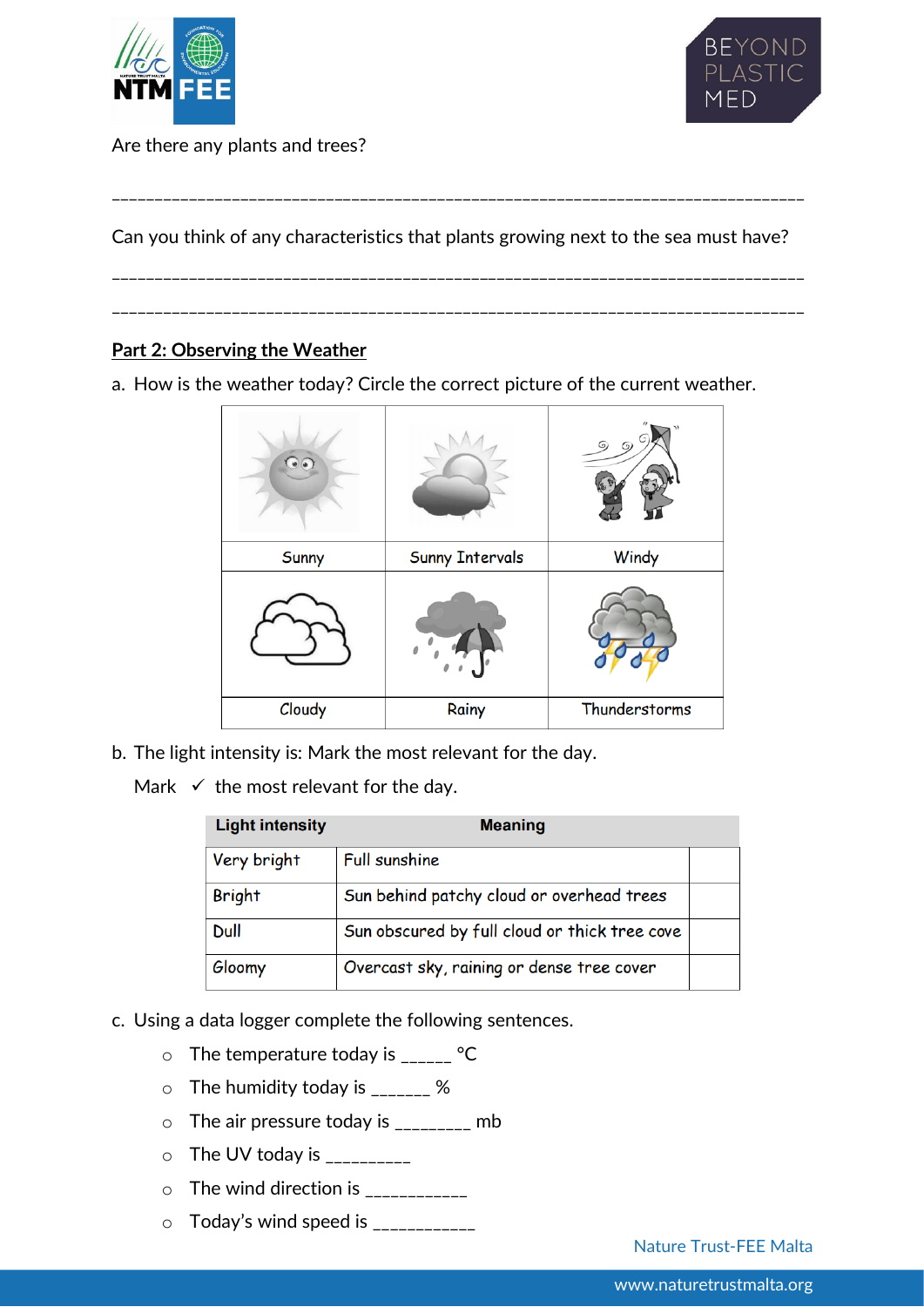



d. Let's look up in the sky and observe the clouds. Share all you see using GLOBE Observer App. (Optional – if linking with The GLOBE Program).



## **Part 3: Measuring sea water conditions**

Take a sample of sea water using a bucket and complete the following sentences.

 $\circ$  The temperature of sea water is  $\frac{1}{2}$  $\circ$  The pH of sea water is \_\_\_\_\_\_\_\_\_\_\_. o The clarity of sea water is:

| Very clear | clear | poor | Very poor |
|------------|-------|------|-----------|

## **Part 4: Silence Exercise**

a. Don't move or make any noise, listen carefully for one to two minutes and thick what you hear from the list below:



Eco-Schools - Nature Trust-FEE Malta